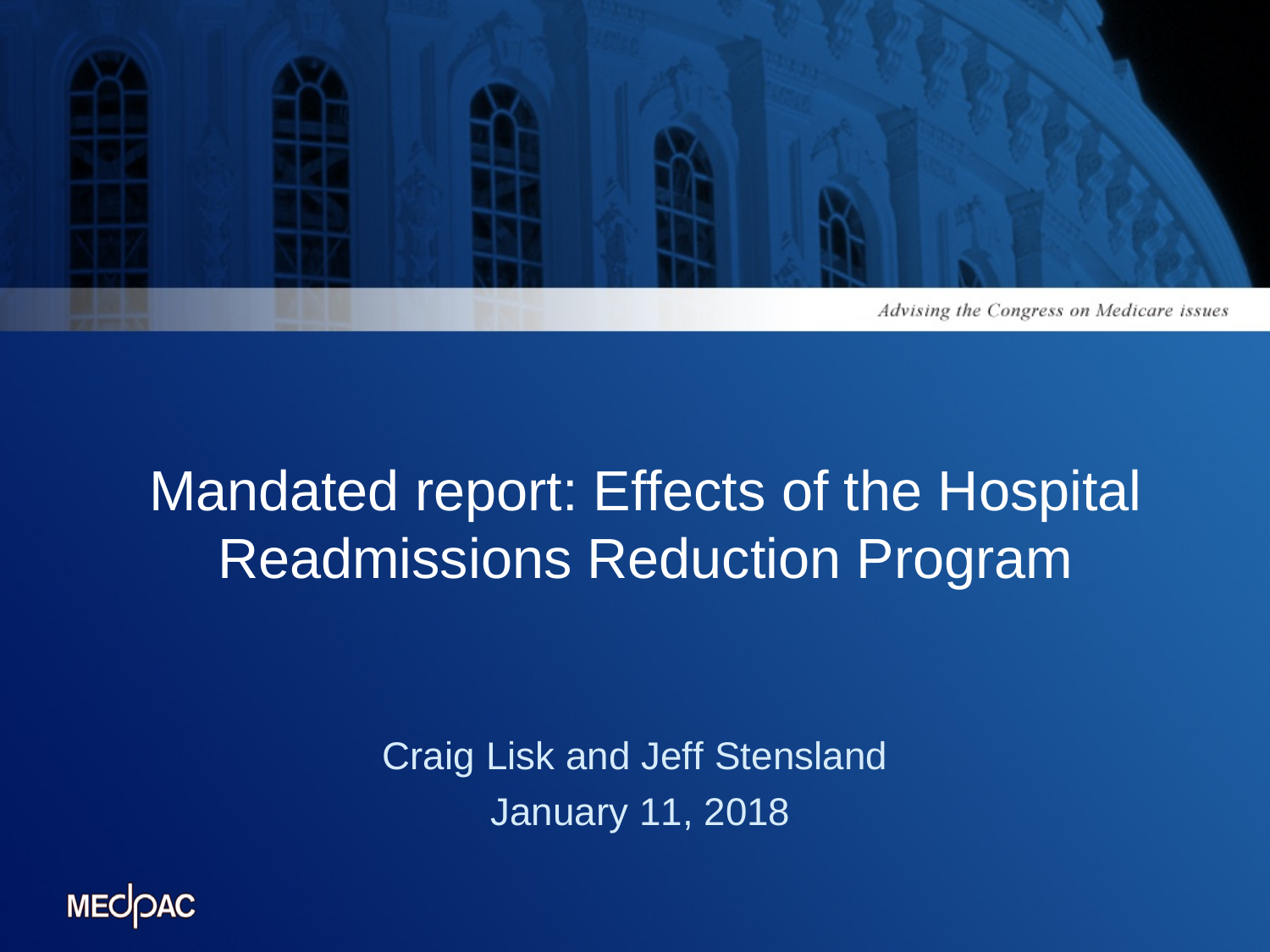## **Background**

- **2008: MedPAC recommended publicly** reporting readmission rates and reducing payments to hospitals with relatively high readmission rates
- **2009: CMS publicly reported rates**
- **2010: The Hospital Readmissions Reduction** Program (HRRP) is enacted
- **2013: Payment rates are reduced for** hospitals with high readmission rates during 2010 to 2012

**MECOAC**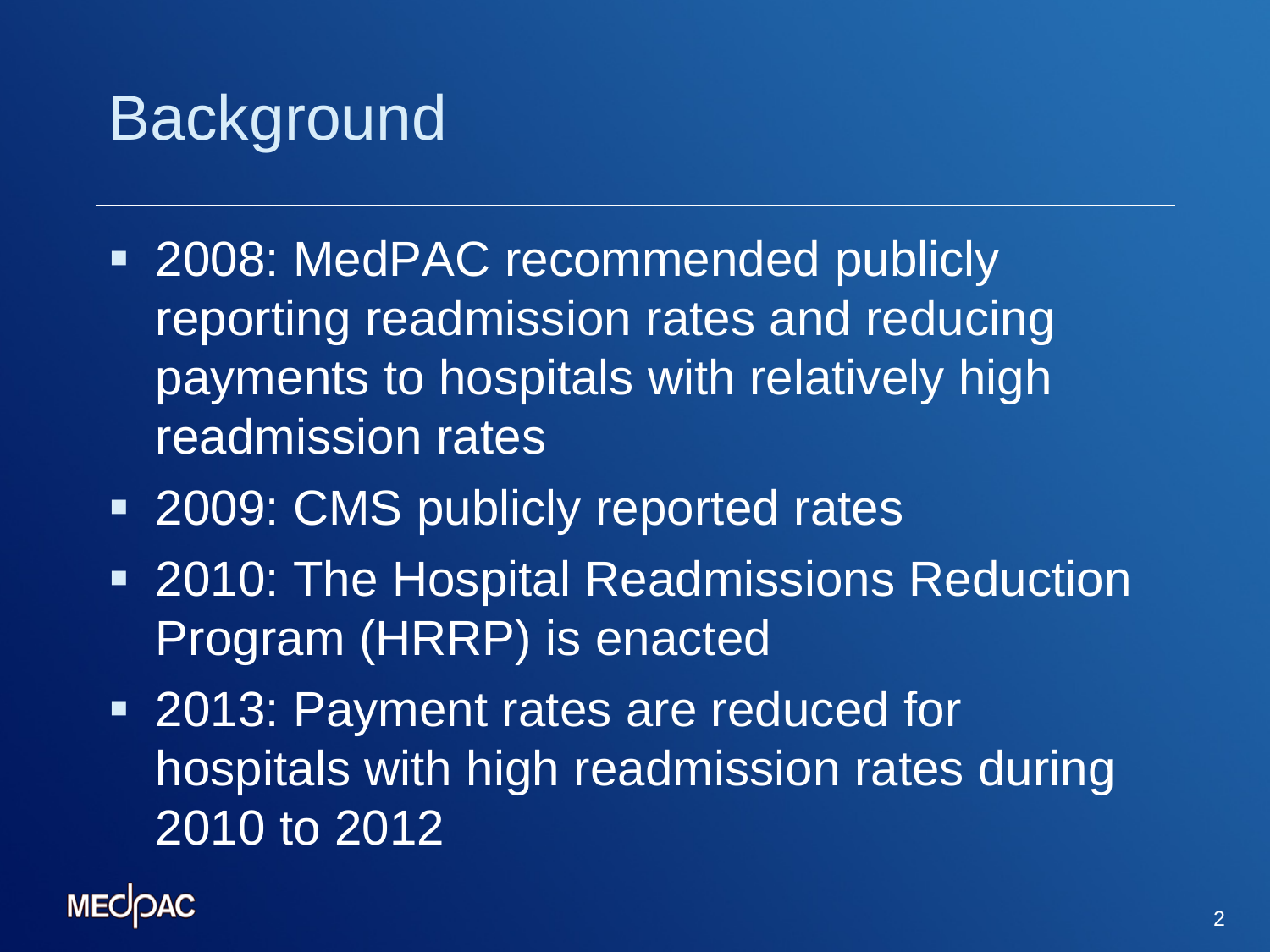# Literature finds readmission rates declined after passage of the HRRP

- **Hospital administrators reported increasing their** efforts to reduce unnecessary readmissions
- **Readmissions declined on a raw and risk-adjusted** basis
- **Readmissions declined faster for conditions** covered by the program (e.g., pneumonia, HF, AMI) than for other conditions
- **Readmissions declined faster for hospitals** covered by the program (PPS hospitals) than for critical access hospitals that are not covered by the program

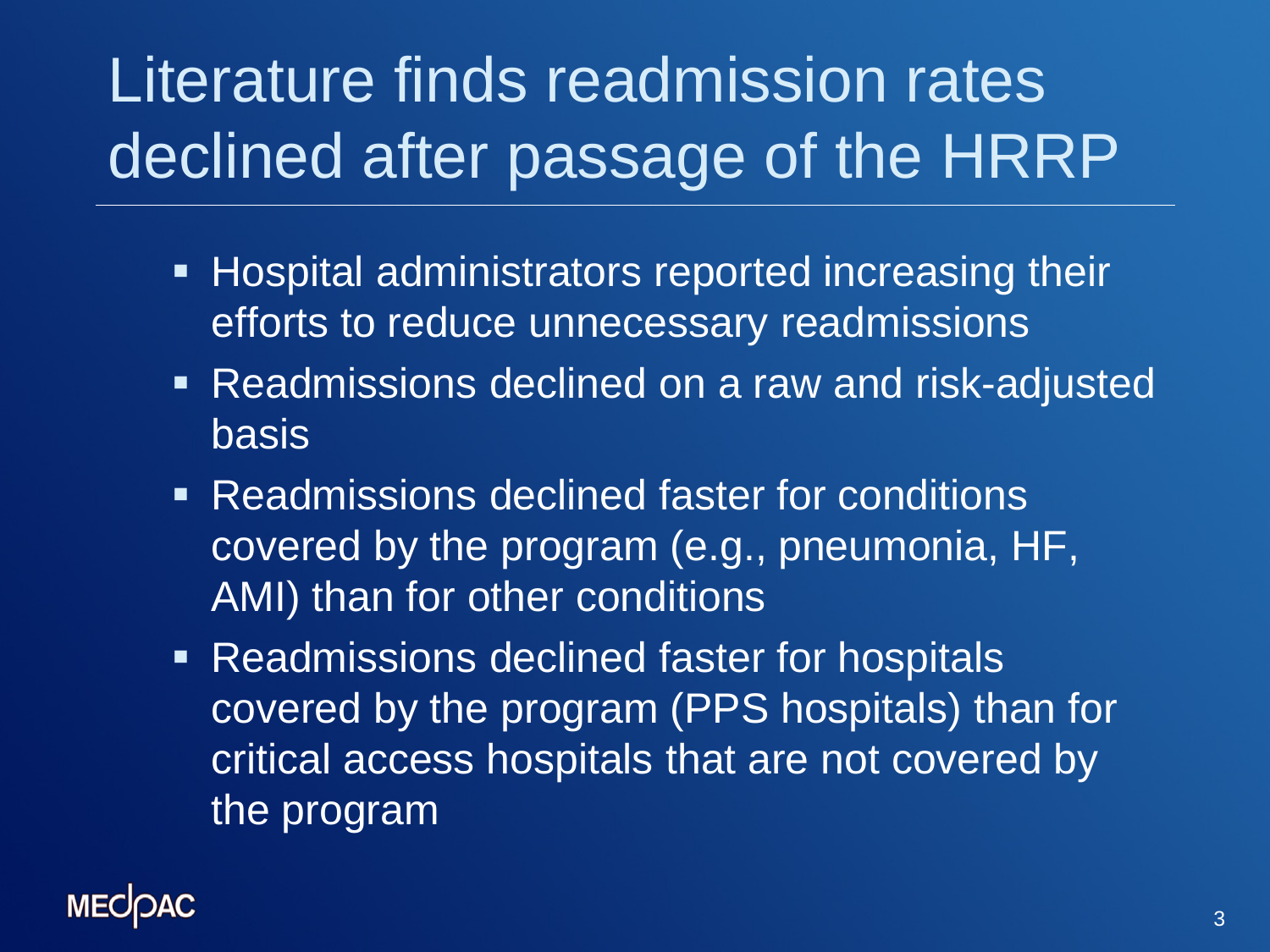## Questions raised by the literature

- Were the reductions real, or were patients just being classified as observation stays rather than being admitted?
	- Did observation stays increase because of the HRRP?
	- Did emergency department visits increase because of the HRRP?
- **Was the reduction in risk-adjusted readmissions** primarily due to more intensive coding and higher risk scores?
- Did the program result in higher mortality?

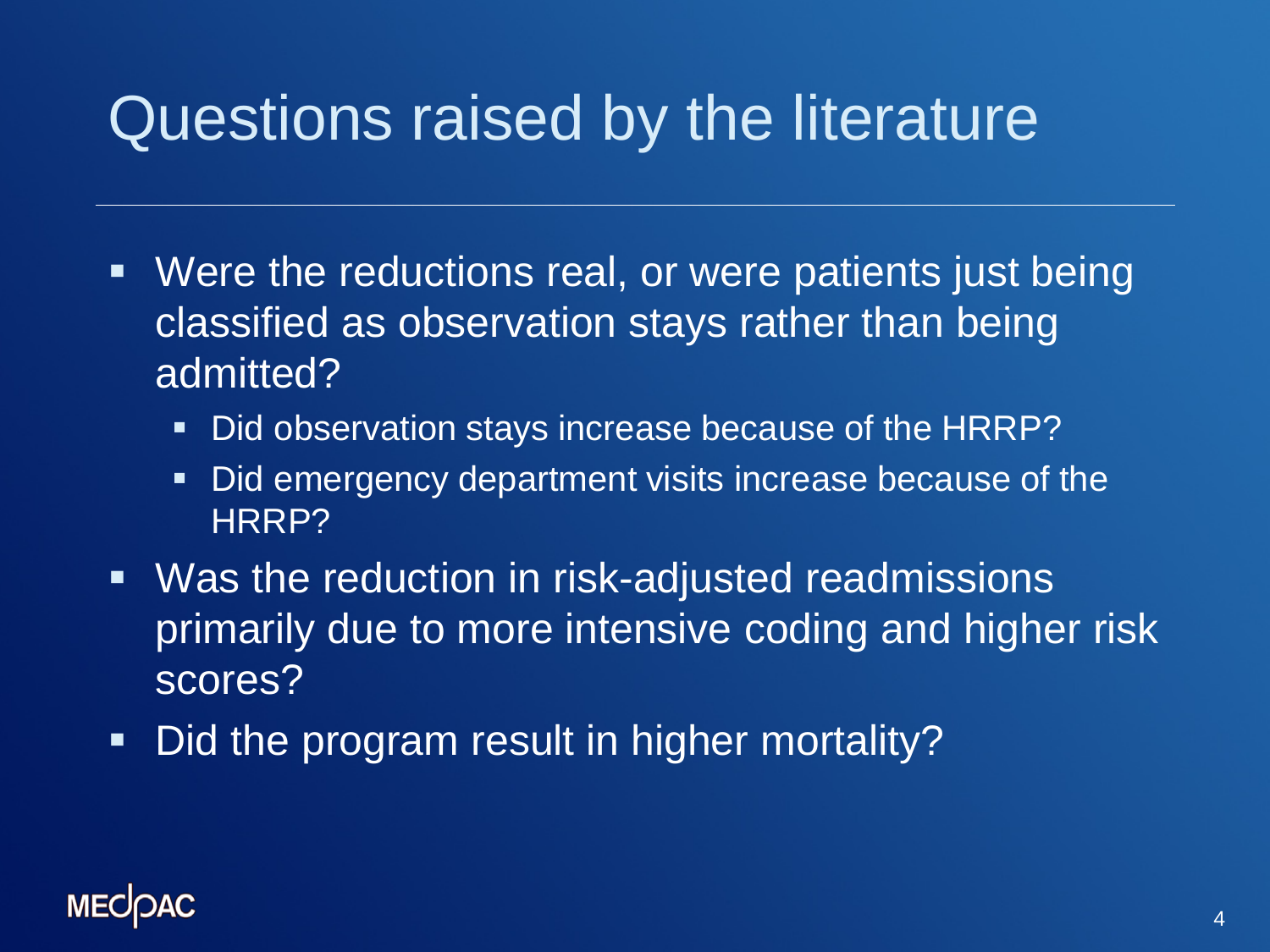# The 21<sup>st</sup> Century Cures Act mandated readmissions study

- **Mandated study question: Are reduced** readmissions "related to changes in outpatient and emergency services"?
- **This report examines relationships between** changes in readmissions and
	- **Observation stays**
	- **Emergency department visits**
	- **Nortality**

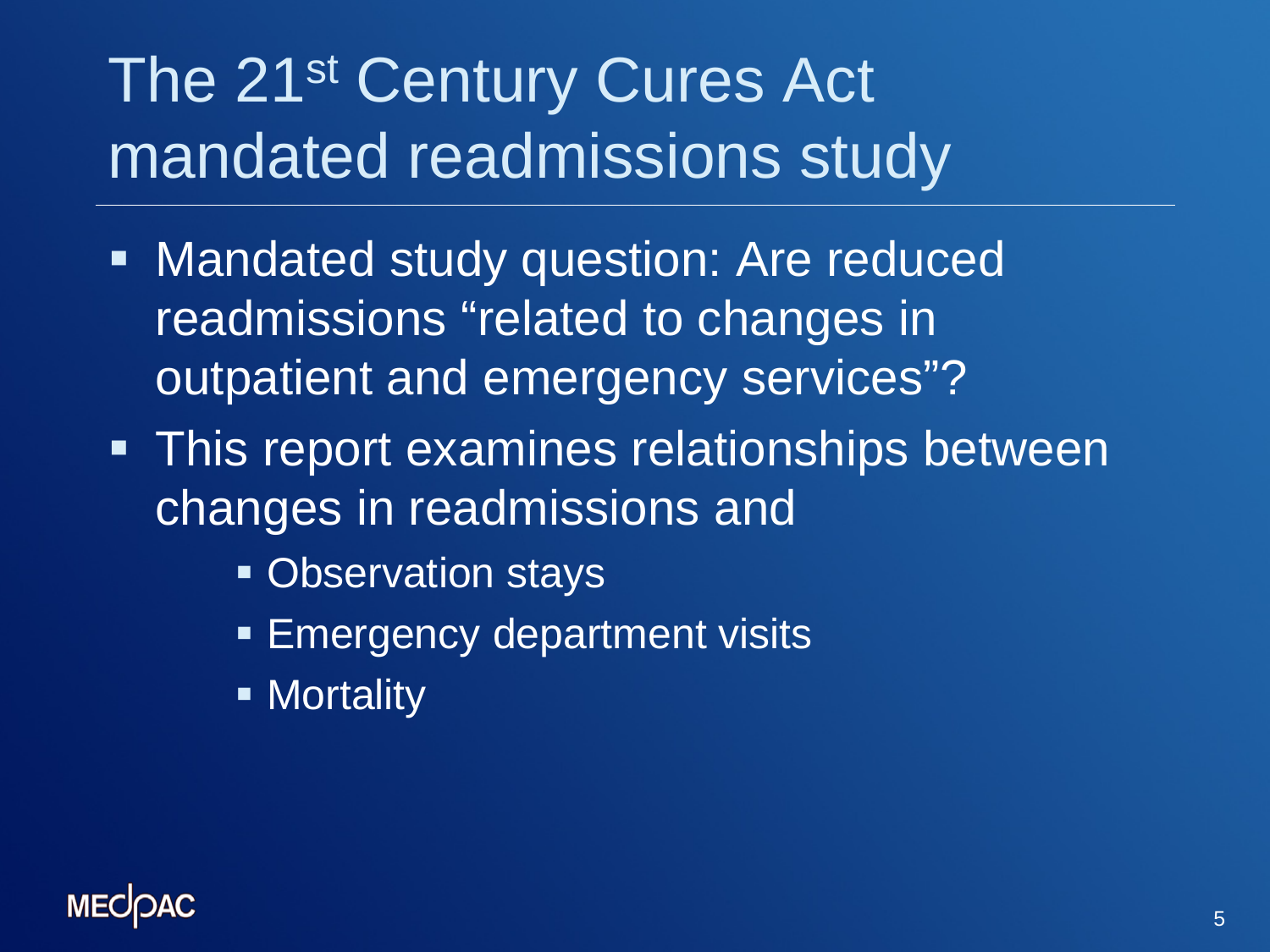## **Methods**

- **Examine cases covered under the HRRP** 
	- **FFS beneficiaries age 65 or older**
	- Use same inclusion and exclusion criteria applied to readmission reduction program as of fiscal year 2016
	- **Unplanned readmissions**
- **Risk-adjust readmission trends** 
	- Use three years of data for risk-adjustment (2010-2012)
	- Use clinical categorical models for risk-adjustment
	- **Also show trends in raw non-risk-adjusted trends**
- Examine correlations between changes in readmissions and changes in other variables

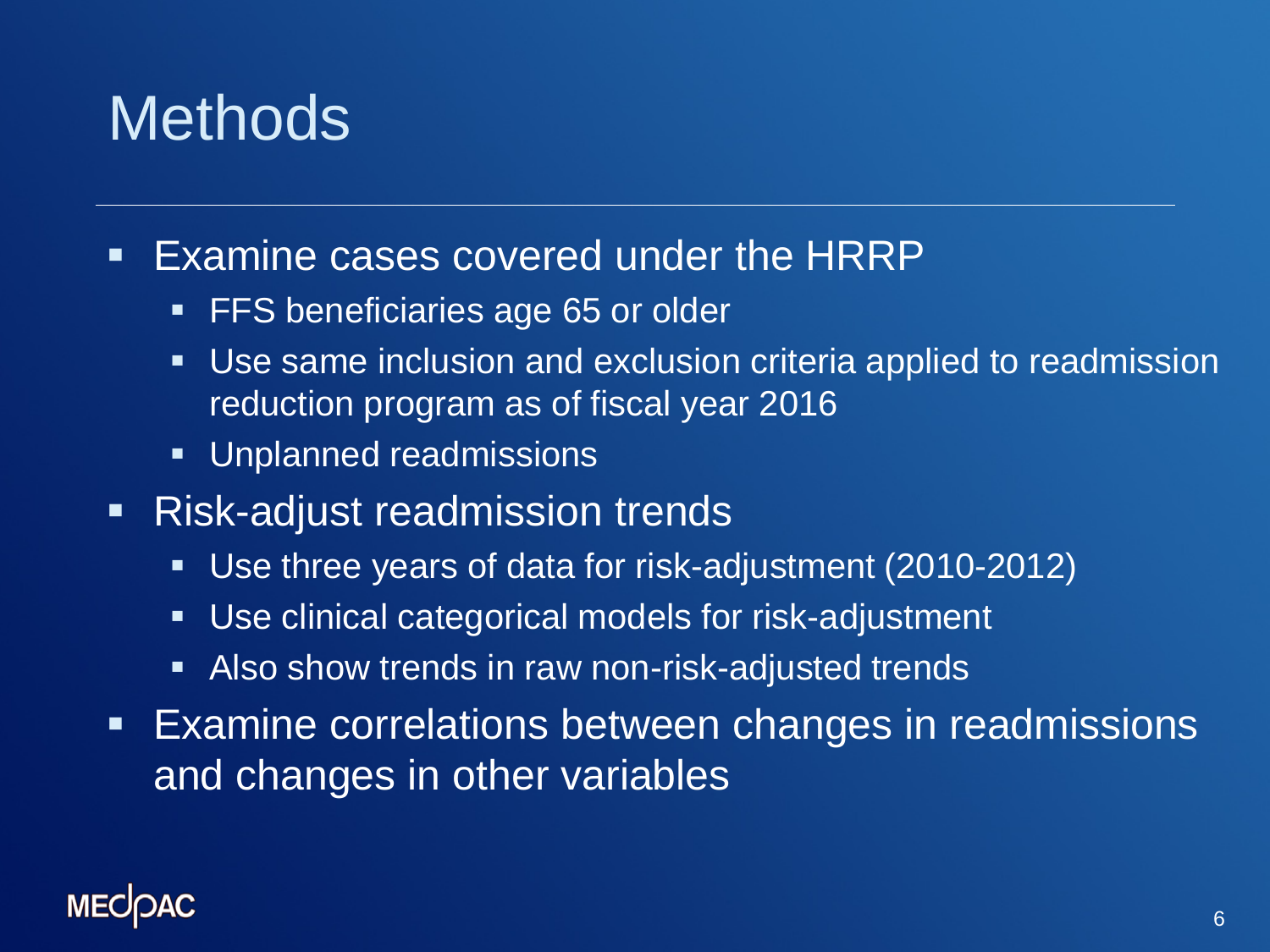#### Raw readmission rates declined for all three readmission measures

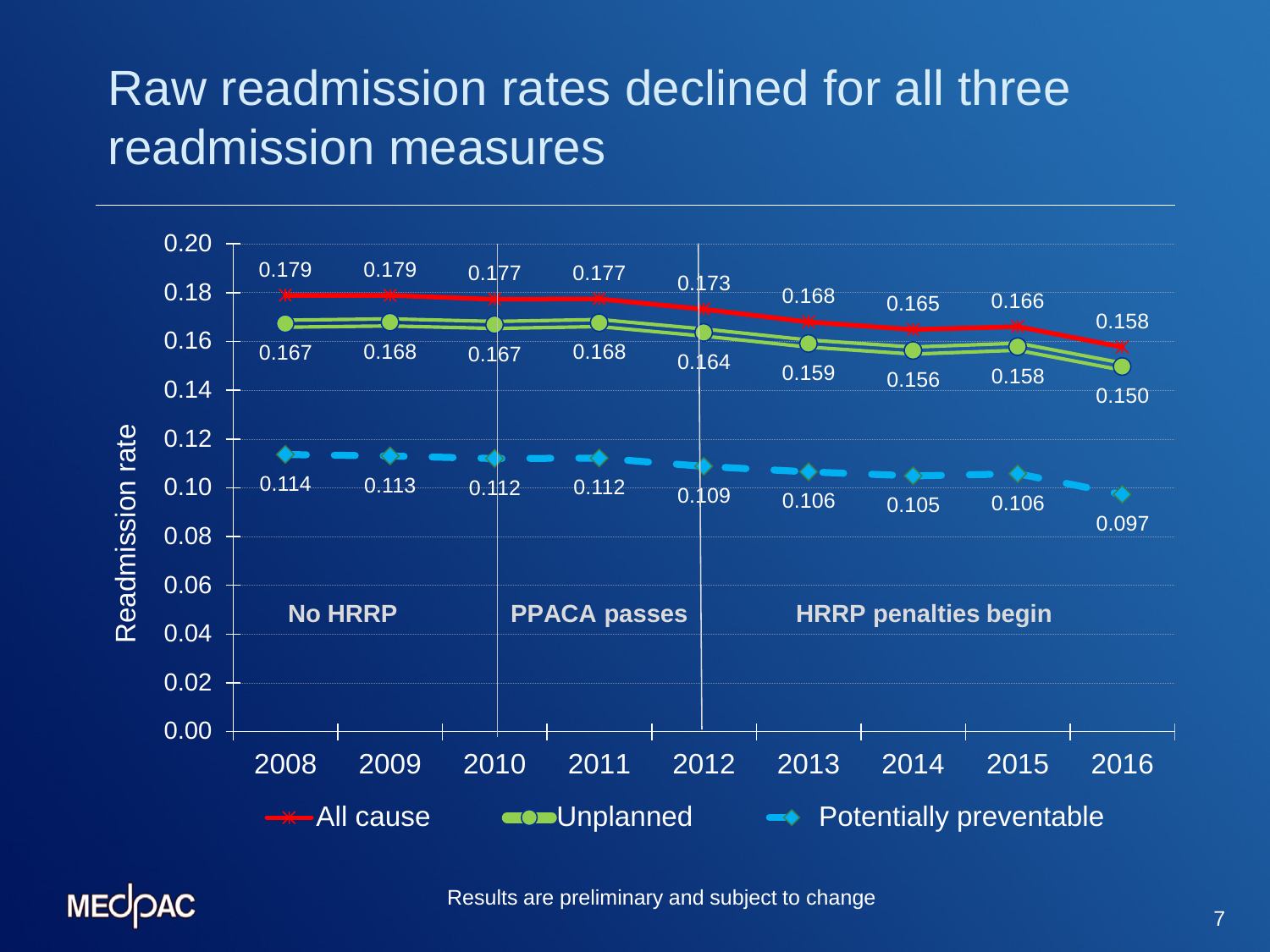## Raw readmission rates declined for each condition covered by HRRP

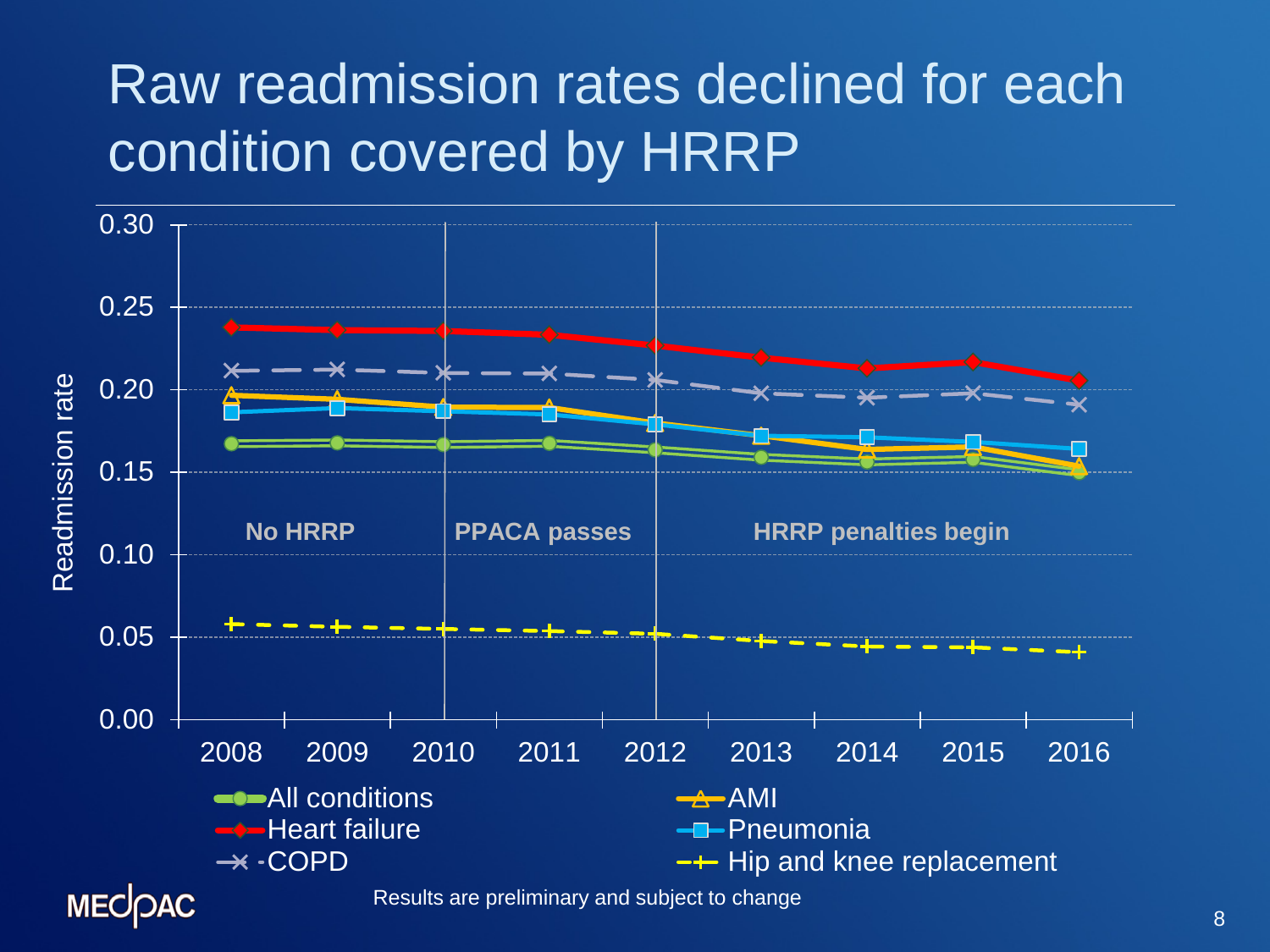#### Risk-adjusted readmission rates declined even more for conditions covered by the HRRP

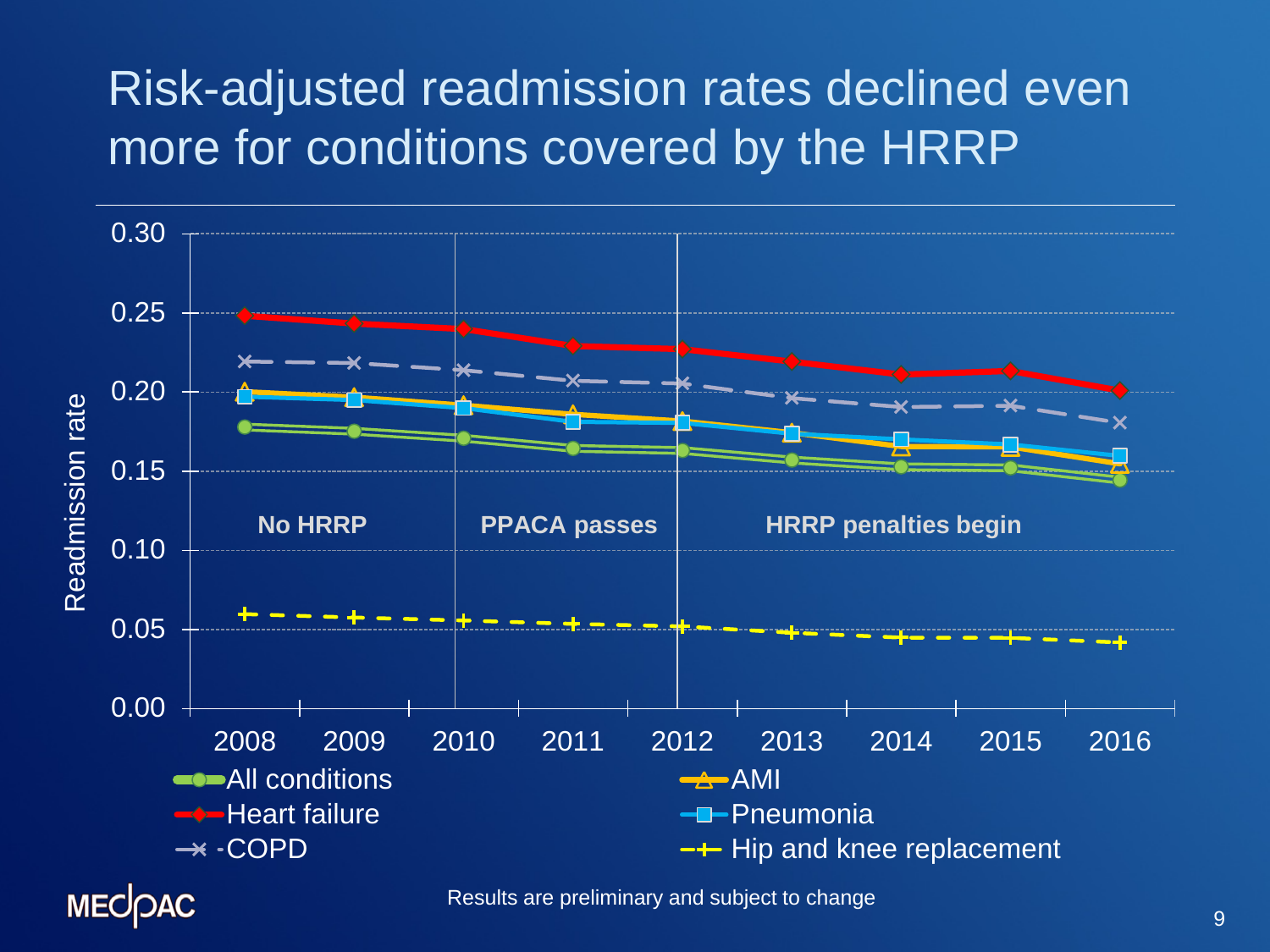## Decline in risk-adjusted readmissions is largely real, not explained by coding

- **There was a 17 percent decrease in admissions per** capita from 2010 to 2016
	- We expect that some easier cases shifted to an outpatient setting
	- We observe a reduction in the share of cases that were one-day stays
	- The reduction in short-stay cases is consistent with incentives in the Recovery Audit Contractor (RAC) program and for ACOs
- While much of the increase in patient complexity likely is real, some may also be coding

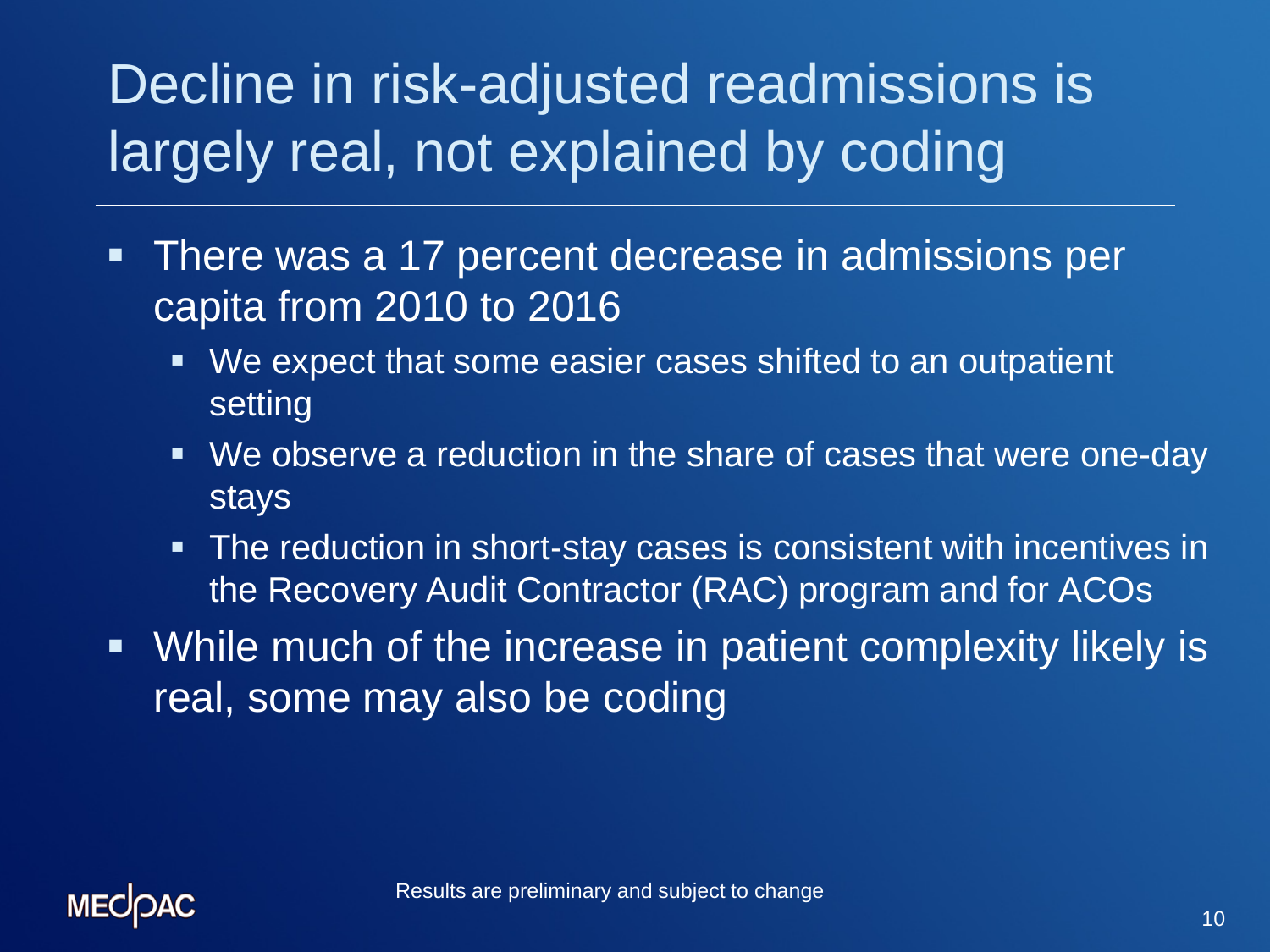#### While inpatient use has fallen, observation and ED use has climbed steadily

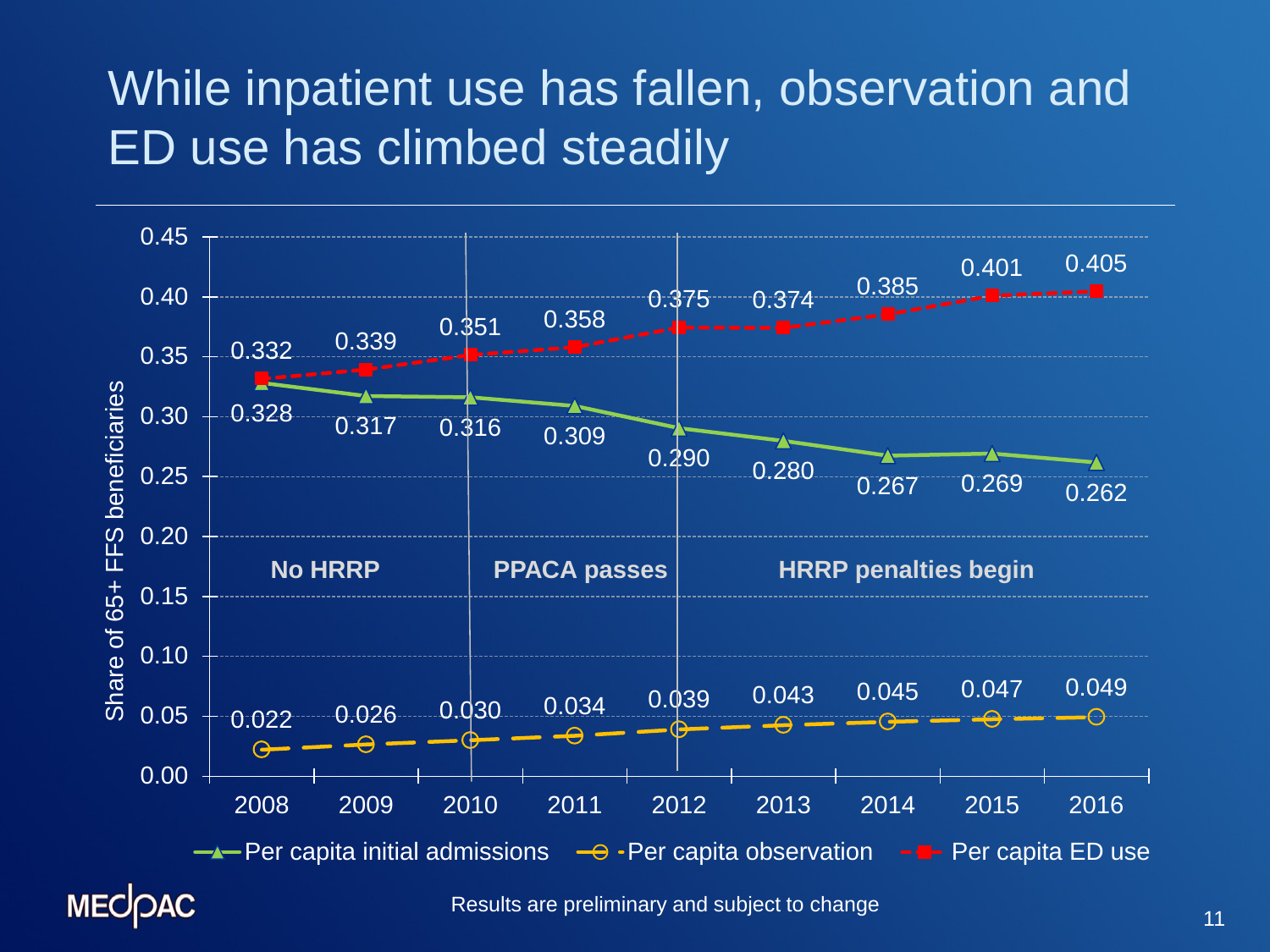#### Post-discharge readmissions decline, observation and ED visits increase

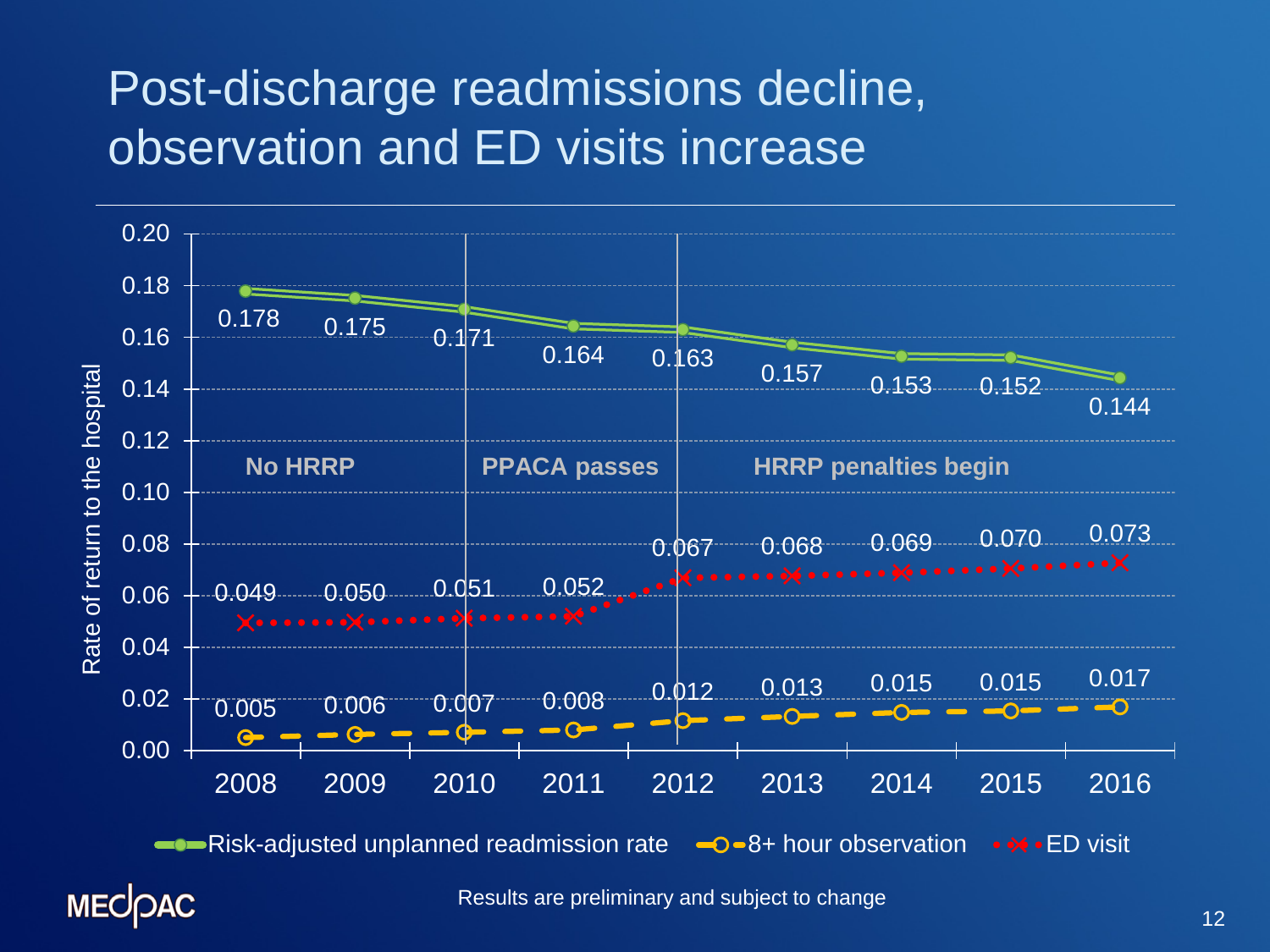#### Lower readmission rates are only slightly correlated with higher observation stays and ED visits

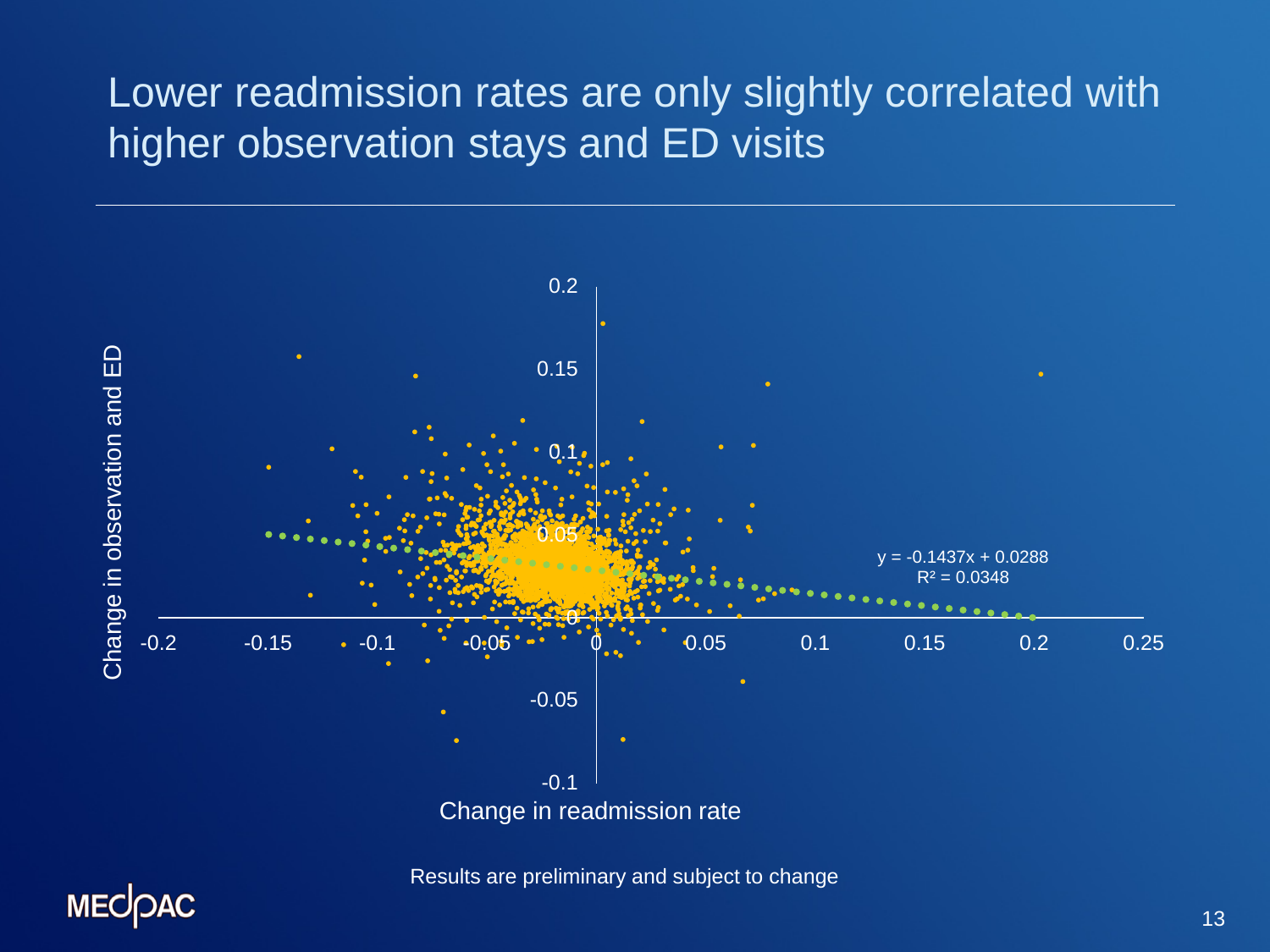### Use of observation and ED grew the same for conditions covered and not covered by the HRRP

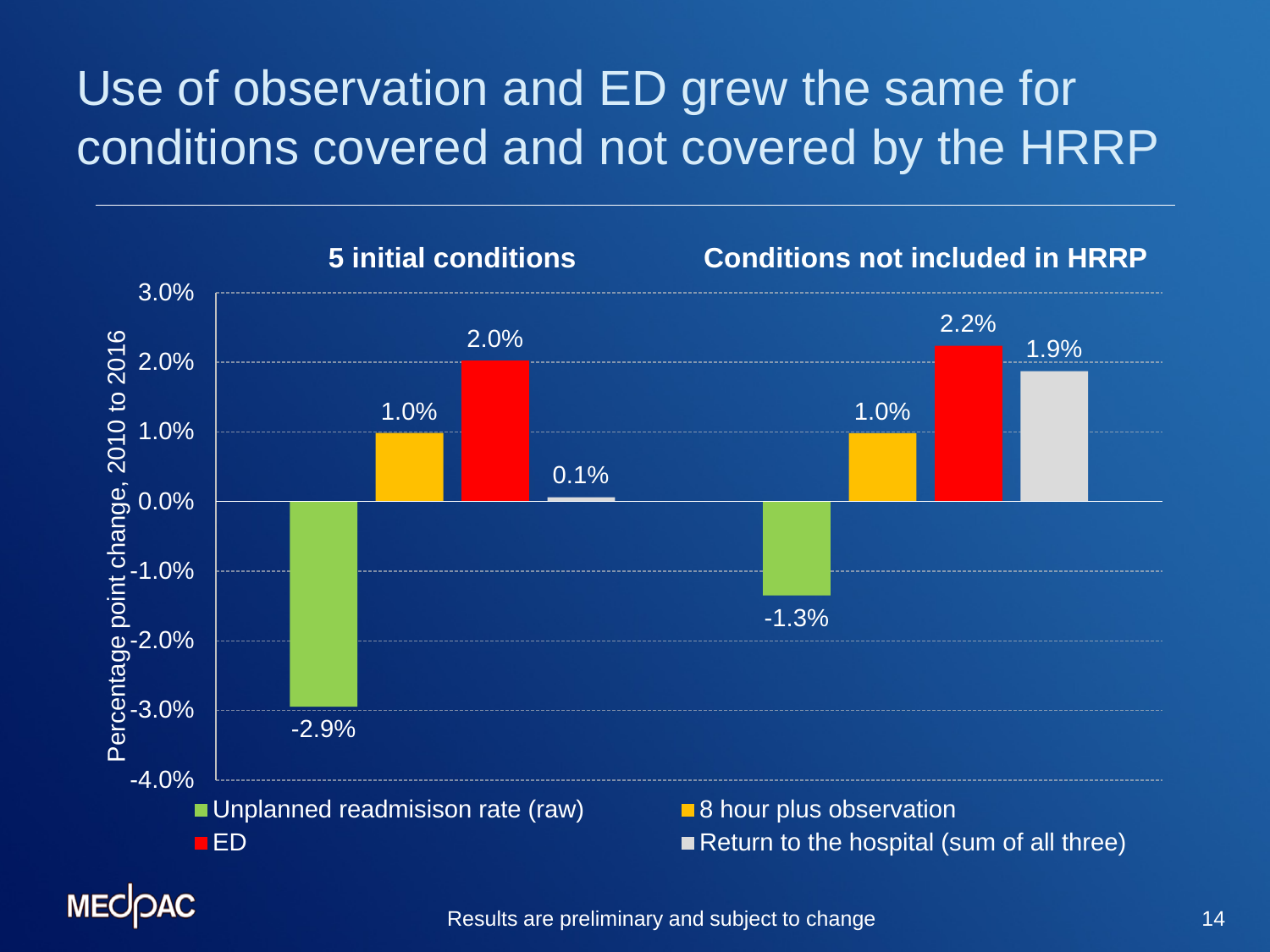### Raw mortality rates 2008 to 2016



**MECOAC**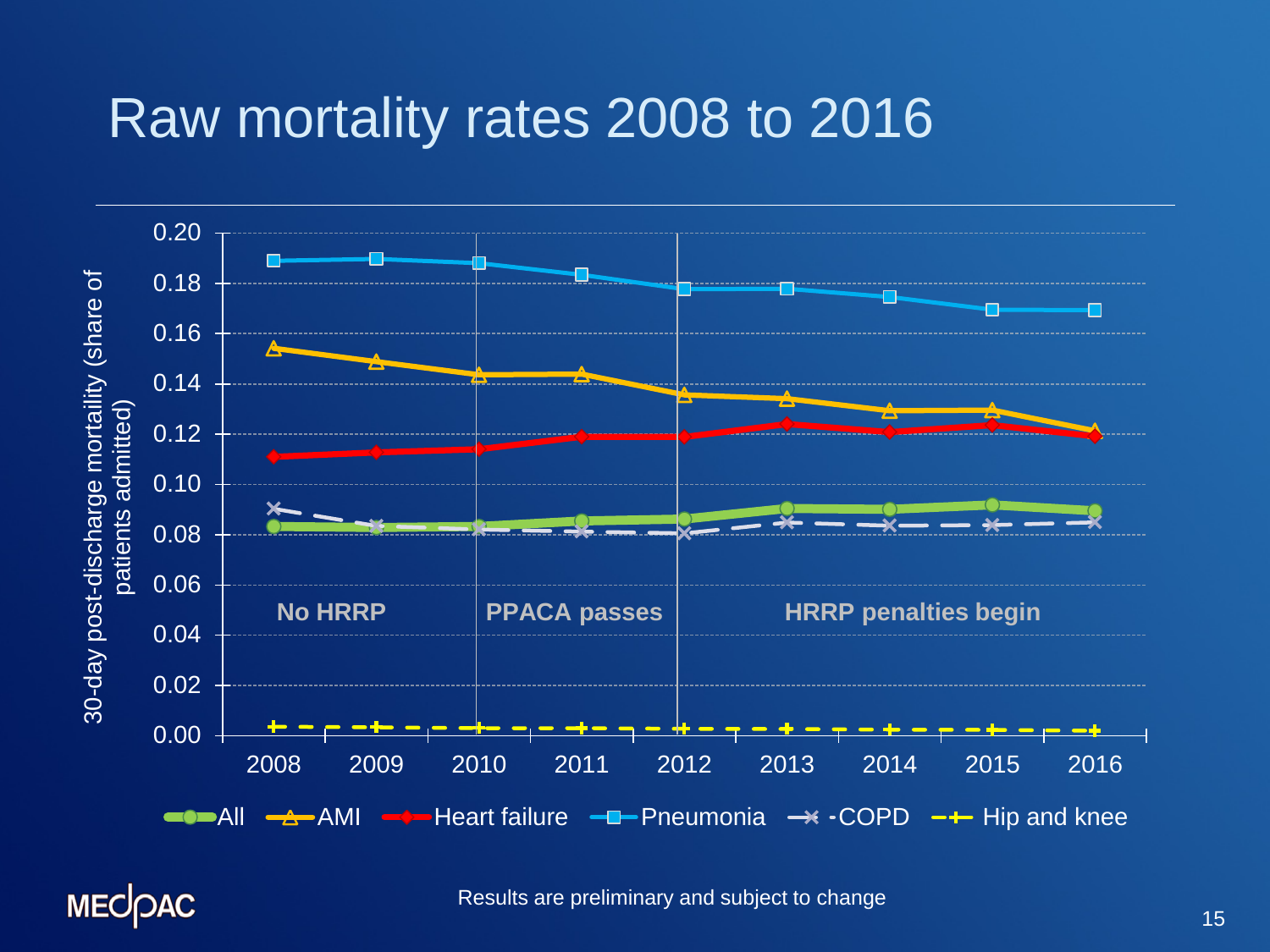#### Risk-adjusted mortality rates declined from 2008 to 2016

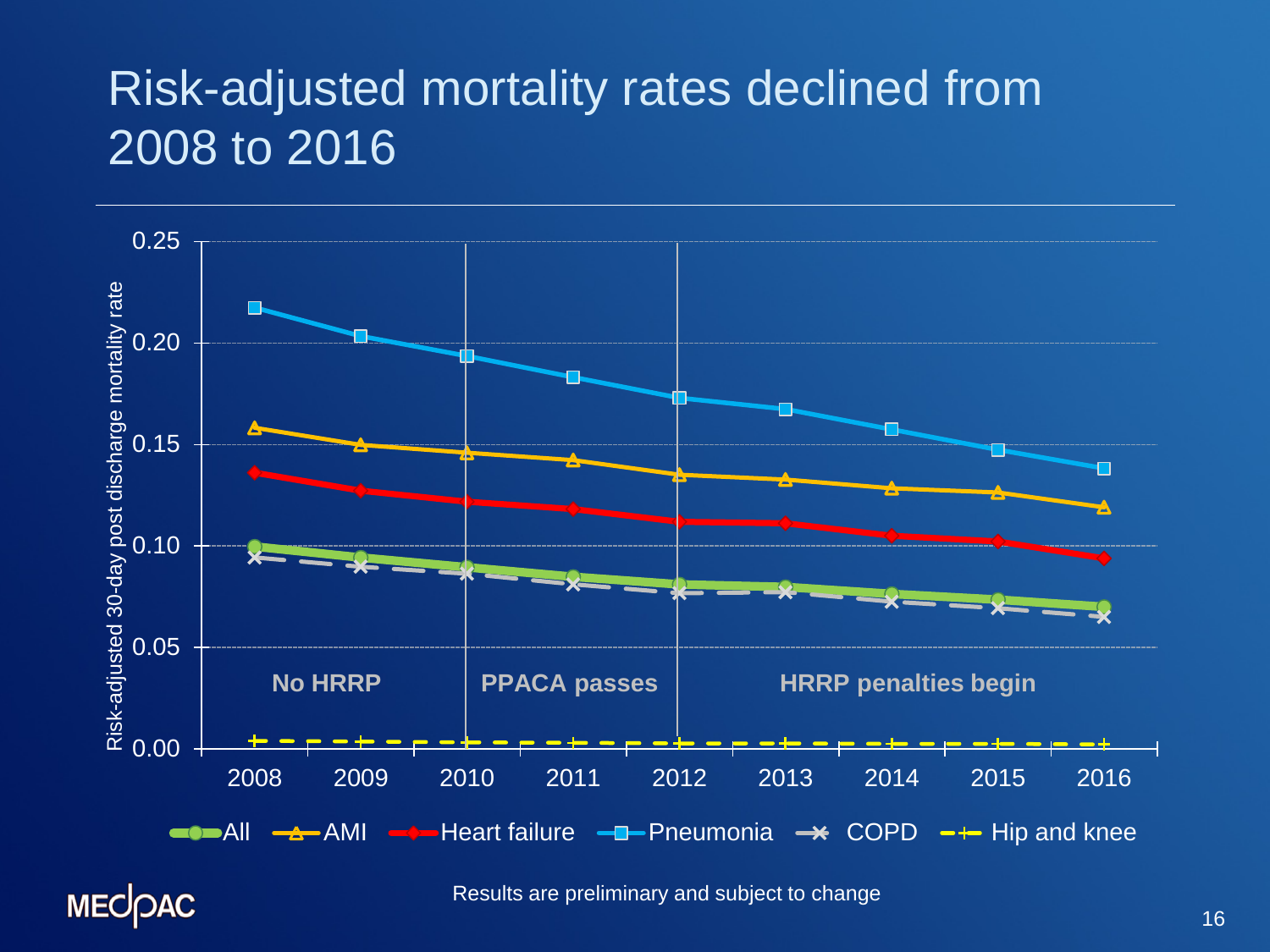#### Little relationship between changes in readmission rates and mortality rates for heart failure patients





Results are preliminary and subject to change 17 and 17 and 17 and 17 and 17 and 17 and 17 and 17 and 17 and 17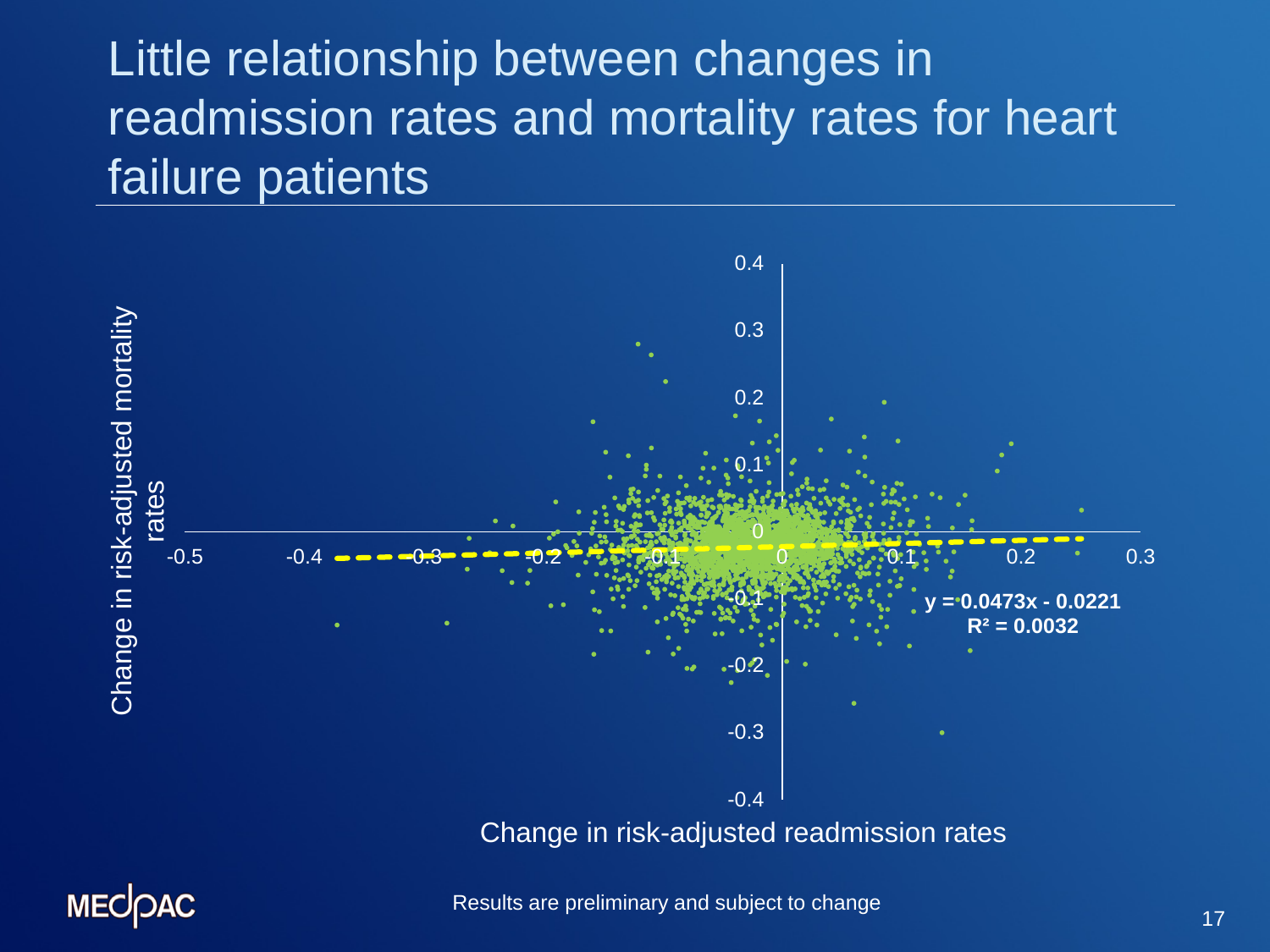### Effect of lower readmission rates on Medicare payments from 2010 to 2016

| Type of care<br>(post-discharge) | Change in payments<br>(in billions) |
|----------------------------------|-------------------------------------|
| <b>Readmissions</b>              | $$ -2.28$                           |
| <b>Observation stays</b>         | 0.17                                |
| <b>ED</b> visits                 | 0.07                                |
| Annual change in spending        | $-2.04$                             |

Note: Change in the annual payments for readmissions, observation stays, and ED visits post-discharge includes the cost of all changes, even if they did not stem from the HRRP. The \$2 billion in reduced trust fund expenditures does not include reductions due to the penalties.

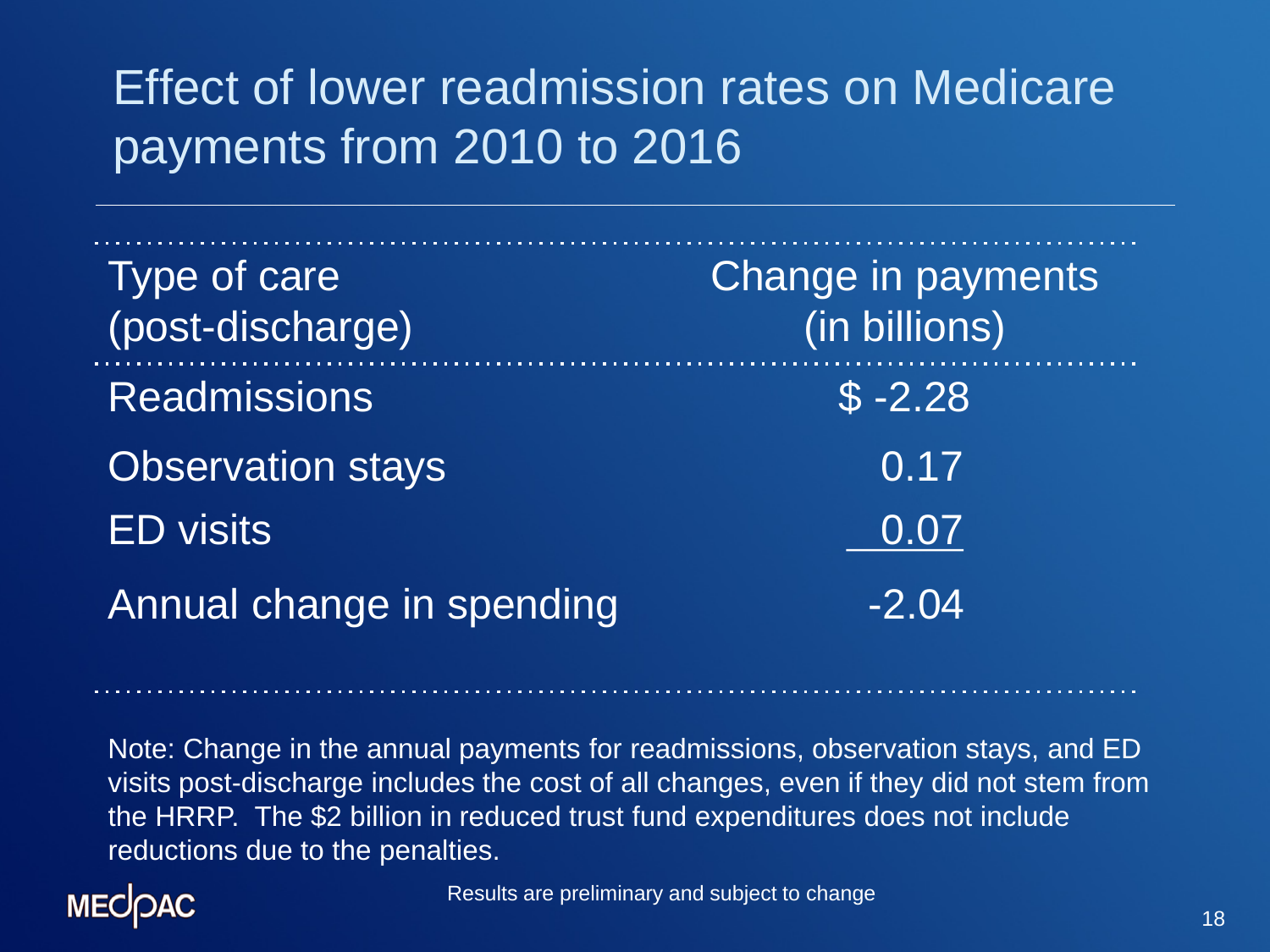# **Summary**

- **The HRRP created an incentive to reduce readmissions**
- **Readmissions declined**
- Observation increased, but not enough to offset the decline in readmissions
- **Emergency visits increased, but may be largely due to** reasons other than the HRRP
- **HRRP** did not appear to negatively effect mortality rates